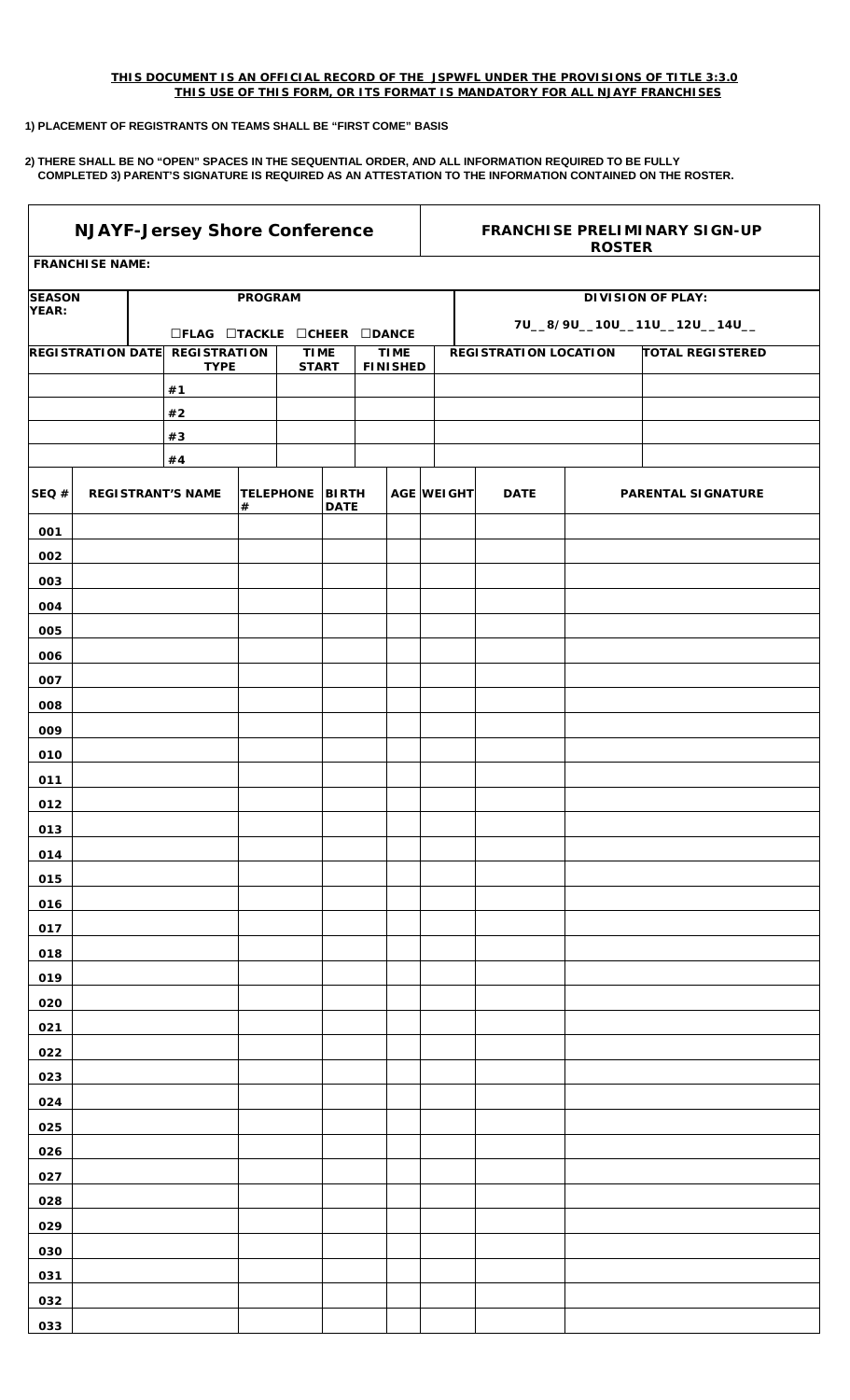| 034 |  |  |  |  |
|-----|--|--|--|--|
| 035 |  |  |  |  |

## **WAITING LIST - EXCESS REGISTRANTS CONTINUED ON REVERSE SIDE**

| SEQ# | <b>REGISTRANT'S NAME</b> | TELEPHONE # BIRTH DATE AGE WEIGHT |  | <b>DATE</b> | PARENTAL SIGNATURE |
|------|--------------------------|-----------------------------------|--|-------------|--------------------|
| 036  |                          |                                   |  |             |                    |
| 037  |                          |                                   |  |             |                    |
| 038  |                          |                                   |  |             |                    |
| 039  |                          |                                   |  |             |                    |
| 040  |                          |                                   |  |             |                    |
| 041  |                          |                                   |  |             |                    |
| 042  |                          |                                   |  |             |                    |
| 043  |                          |                                   |  |             |                    |
| 044  |                          |                                   |  |             |                    |
| 045  |                          |                                   |  |             |                    |
| 046  |                          |                                   |  |             |                    |
| 047  |                          |                                   |  |             |                    |
| 048  |                          |                                   |  |             |                    |
| 049  |                          |                                   |  |             |                    |
| 050  |                          |                                   |  |             |                    |
| 051  |                          |                                   |  |             |                    |
| 052  |                          |                                   |  |             |                    |
| 053  |                          |                                   |  |             |                    |
| 054  |                          |                                   |  |             |                    |
| 055  |                          |                                   |  |             |                    |
| 056  |                          |                                   |  |             |                    |
| 057  |                          |                                   |  |             |                    |
| 058  |                          |                                   |  |             |                    |
| 059  |                          |                                   |  |             |                    |
| 060  |                          |                                   |  |             |                    |
| 061  |                          |                                   |  |             |                    |
| 062  |                          |                                   |  |             |                    |
| 063  |                          |                                   |  |             |                    |
| 064  |                          |                                   |  |             |                    |
| 065  |                          |                                   |  |             |                    |
| 066  |                          |                                   |  |             |                    |
| 067  |                          |                                   |  |             |                    |
| 068  |                          |                                   |  |             |                    |
| 069  |                          |                                   |  |             |                    |
| 070  |                          |                                   |  |             |                    |
| 071  |                          |                                   |  |             |                    |
| 072  |                          |                                   |  |             |                    |
| 073  |                          |                                   |  |             |                    |
| 074  |                          |                                   |  |             |                    |
| 075  |                          |                                   |  |             |                    |
| 076  |                          |                                   |  |             |                    |
| 077  |                          |                                   |  |             |                    |
| 078  |                          |                                   |  |             |                    |
| 079  |                          |                                   |  |             |                    |